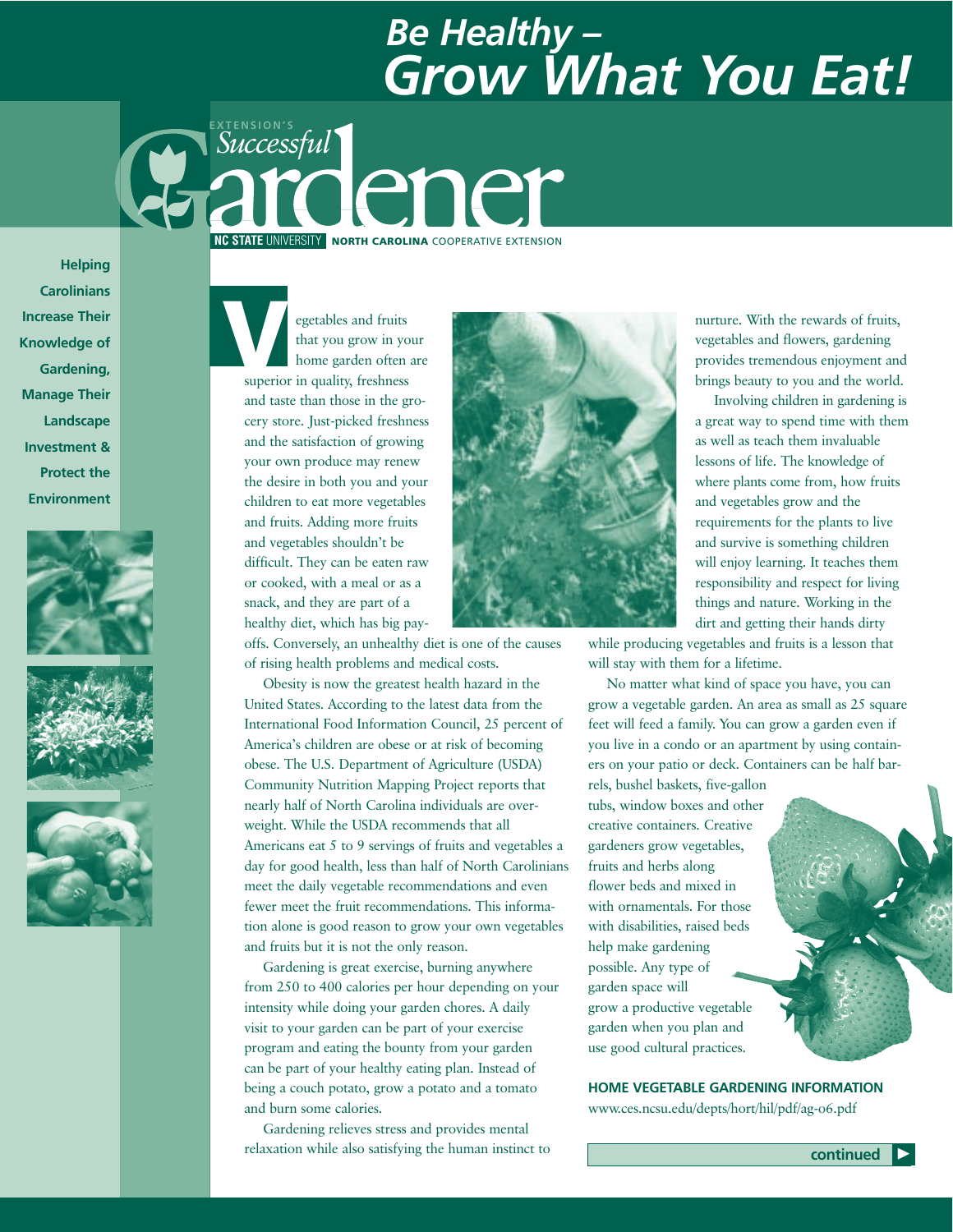2

### **Selecting a Garden Site**

All vegetables, herbs and fruits need at least 6 hours of direct sunlight each day and most prefer 6 to 8 hours of sunlight daily. Make your garden site convenient, easy to reach and near a water source so you will be able to enjoy and work in your garden.

Choose an area with well-drained soil. Improve the drainage by adding organic matter such as compost or well-rotted leaves. If you have poor drainage, use raised beds. A good loamy soil that is fertile, well drained and high in organic matter is ideal for most fruits and vegetables. Raised beds permit plant roots to develop in soil above the poor soil, helping gardeners with poor soil grow vegetables, herbs and fruits. Because raised beds dry out faster and warm up more quickly than in-ground gardens, you will need to water them more often.

Consider incorporating vegetables, herbs and fruits into your ornamental plantings. Edibles in your landscape can be functional and attractive. If you have limited garden space, grow vegetables in containers or window boxes. Be sure the containers have adequate sunlight, proper drainage holes, good soil mixture and ample room to hold roots of mature plants.



### **Planning the Garden**

Planning for your fruit, vegetable and herb garden is important. Fruit plants are permanent so carefully choose the site. Select the vegetables and herbs you want to grow, then diagram the space where you will plant, including spacing between plants. A garden journal in which you note time of planting, weather during the growing periods and any problems encountered will be invaluable as you plant future gardens.

Before planting, complete a soil test and find out the pH of your soil. The ideal pH for most vegetables is 6.0 to 6.5. (Pick up a soil test kit from your local N.C. Cooperative Extension Center.) Your test results

will indicate whether to add lime and the amount. Test your soil every three years to determine the soil pH.

Vegetables grow at different temperatures. There are cool-season crops and warm-season crops. Seeding and transplanting times may differ based on temperature. For a bountiful, successful garden follow the suggested planting dates and days to maturity for the vegetables you plan to grow. See Web sites on page 4.

For maximum use of your garden space, plant a spring, summer and fall garden. This involves succession planting in spots vacated by spent plants. Interplanting is the technique of growing two or more types of vegetables in the same place. For example, plant smaller plants close to larger plants or plant quick maturing plants with slower maturing plants.

Crop rotation is important to prevent the buildup of insect and disease problems in your vegetable garden. Rotating crops also helps keep vital soil nutrients from being depleted. Avoid planting vegetables in the same family in the same garden location more often than once every three years.

### **General Maintenance WATERING**

In order to keep your edible garden healthy and thriving you must water it. Most fruits and vegetables require at least 1 inch of water per week, which is about 75 gallons of water per 100 square feet. It is better to water slowly, allowing the water to sink in deeply, rather than short, fast, frequent watering that may only wet the surface or run off. Try to wet the soil to a depth of 6 inches. A soaker hose is the least expensive and easiest way to water effectively. The soaker hose or a drip irrigation system will deliver small amounts of water to the soil very slowly.

#### **FERTILIZING**

The quality of your plants begins with your soil. Adding a 2- to 3-inch layer of organic matter such as rotted leaves, compost or old manure in the spring before you prepare the soil, and again in the fall after harvest, will add nutrients to your soil.

Before planting the vegetable garden, incorporate 20 to 30 pounds of 10-10-10 fertilizer per 1,000 square feet or the recommended rate from your soil test results. After planting, long-season vegetables such as tomatoes, peppers and cucumbers will need at least one side dressing of 3 cups 10-10-10 fertilizer per 100 square feet. Apply the fertilizer around the plant at about 4 to 6 inches from the plant.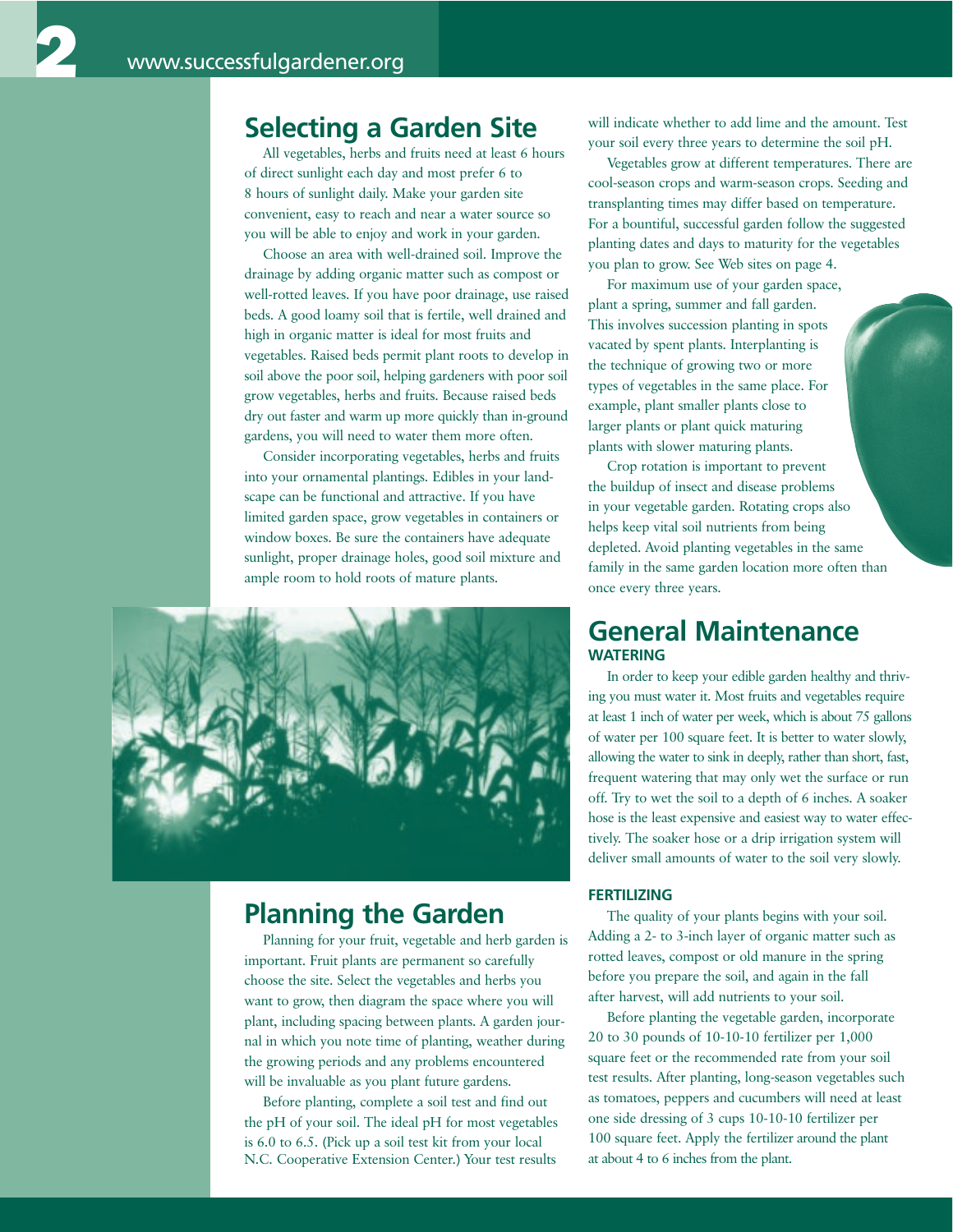## *Be Healthy – Grow What You Eat!*



### **Sanitation and Pest Management**

Removal of overripe produce will help prevent

scavenger-type insects from visiting your garden. Removal of disease-infested plants can help prevent further spread of the disease. Take the diseased plant completely out of the garden area and discard it. Keep the area around your garden weedfree and well maintained. This will help keep any plant diseases and insect populations from moving into your garden. Weeds compete with your garden plants for nutrients, water and sunlight. They also provide homes for insects and diseases. Mulching decreases the amount of weeds in the garden while also conserving water. Organic

mulches such as bark chips, straw, leaves, newspaper and compost decompose naturally in the soil over time. In the war against weeds, a hoe is another effective weapon. Hand-weeding is good for getting those weeds that are close to the base of a plant. Try to remove weeds while they are small since pulling large weeds can damage the root systems of vegetable plants.

Pest management may seem overwhelming with the number of diseases and insects, but a few, simple practices will reduce many problems. Properly fertilizing and watering plants, eliminating weeds and removing diseased and rotting fruits will keep your garden healthy.

### **Warm-Season and Cool-Season Vegetables**

In the South, we are lucky to have several planting seasons. Cool-weather vegetables – those that like warm days and cooler nights – are planted in the spring and fall. Warm-weather vegetables are planted for summer production.

| <b>WARM SEASON</b>           | <b>COOL SEASON</b>                |  |
|------------------------------|-----------------------------------|--|
| <b>Asparagus</b> (perennial) | <b>Beets</b>                      |  |
| <b>Beans - snap beans</b>    | <b>Broccoli</b>                   |  |
| pole beans                   | <b>Brussels sprouts</b>           |  |
| lima beans                   | <b>Cabbage</b>                    |  |
| <b>Sweet Corn</b>            | Carrot                            |  |
| <b>Cucumber</b>              | <b>Cauliflower</b>                |  |
| <b>Eggplant</b>              | <b>Cress</b>                      |  |
| <b>Melon</b>                 | <b>Collards</b>                   |  |
| <b>Okra</b>                  | <b>Garlic</b>                     |  |
| <b>Southern peas</b>         | Kale                              |  |
| <b>Pepper</b>                | <b>Leek</b>                       |  |
| <b>Pumpkin</b>               | Lettuce                           |  |
| <b>Sweet potato</b>          | <b>Mustard greens</b>             |  |
| <b>Summer squash</b>         | Onion                             |  |
| <b>Winter squash</b>         | Peas                              |  |
| <b>Tomato</b>                | <b>Radish</b>                     |  |
|                              | <b>Irish potato</b> - Spring Only |  |
|                              | <b>Spinach</b>                    |  |

**Turnip**

**Vegetables, Fruits and Herbs for Containers** 

| <b>VEGETABLE</b>    | <b>Minimum container size</b> |  |
|---------------------|-------------------------------|--|
| <b>Beans, bush</b>  | 2 gallon                      |  |
| <b>Beets</b>        | 1/2 gallon                    |  |
| Carrot              | 1 quart                       |  |
| Cabbage             | 5 gallon                      |  |
| <b>Chard, Swiss</b> | 1/2 gallon                    |  |
| <b>Cucumber</b>     | 5 gallon                      |  |
| <b>Eggplant</b>     | 5 gallon                      |  |
| <b>FRUIT</b>        | <b>Minimum container size</b> |  |
| <b>Strawberries</b> | Strawberry pot or grow bags   |  |
| <b>Patio Peach</b>  | <b>Half Barrel</b>            |  |
| <b>Patio Apple</b>  | <b>Half Barrel</b>            |  |

| <b>VEGETABLE</b>                                                                                 | <b>Minimum container size</b> |  |  |
|--------------------------------------------------------------------------------------------------|-------------------------------|--|--|
| Lettuce, leaf                                                                                    | 1/2 gallon                    |  |  |
| Onion, green                                                                                     | 1/2 gallon                    |  |  |
| Pepper, bell                                                                                     | 2 gallon                      |  |  |
| Squash, summer                                                                                   | 2 gallon                      |  |  |
| Squash, winter                                                                                   | 3 gallon                      |  |  |
| <b>Tomato</b>                                                                                    | 5 gallon                      |  |  |
| Tomato, cherry                                                                                   | 1 gallon                      |  |  |
| <b>HERBS:</b> Most herbs can be grown in containers                                              |                               |  |  |
| For more information on herbs visit:<br>www.ces.ncsu.edu/depts/hort/hil/hil-8110.html            |                               |  |  |
| For more information on container plants visit:<br>www.ces.ncsu.edu/depts/hort/hil/hil-8105.html |                               |  |  |